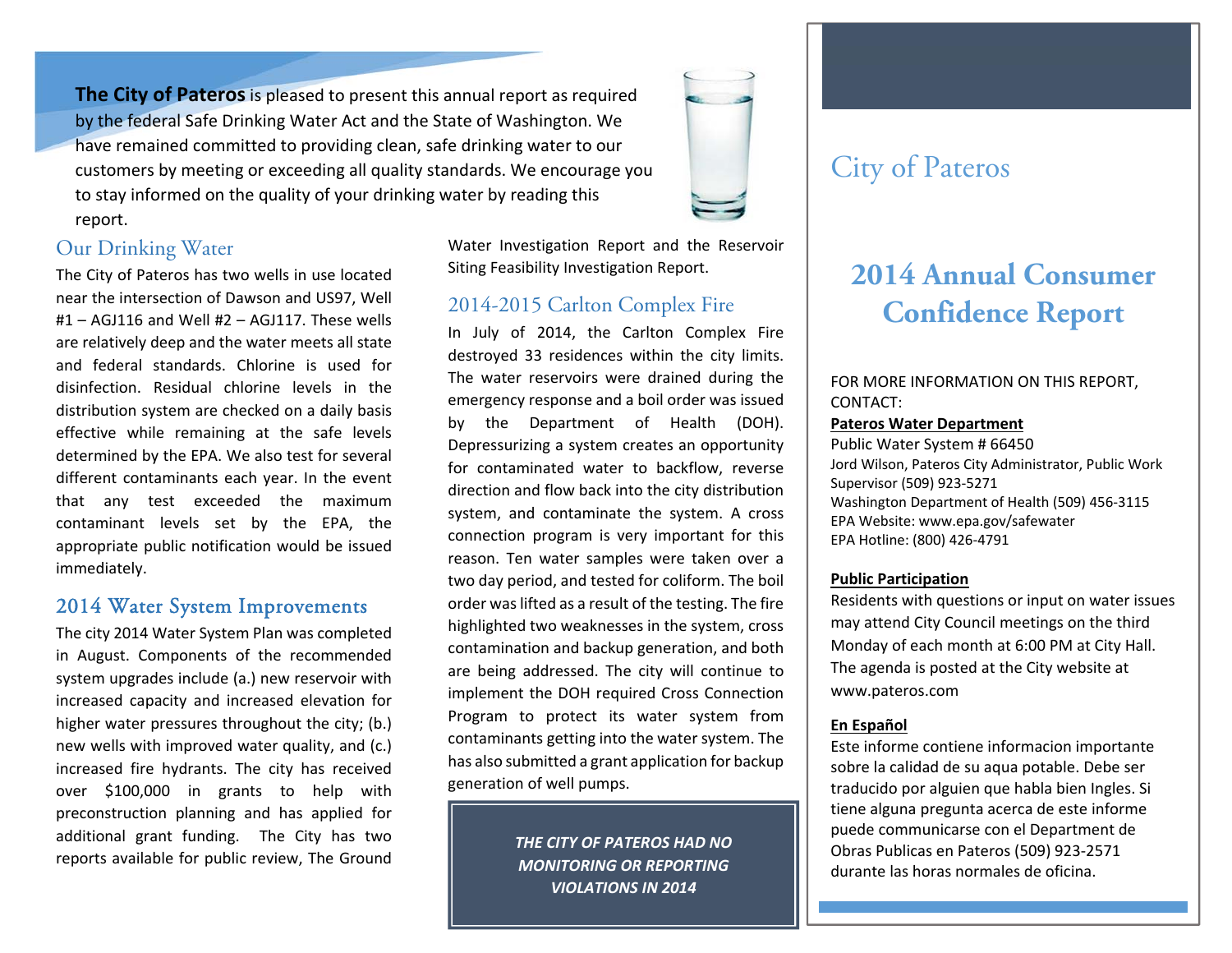# The Effects of Lead in Drinking Water

In Washington State, lead in drinking water comes primarily from materials and components used in household plumbing. The more time water has been sitting in pipes, the more dissolved metals, such as lead, it may contain. Elevated levels of lead can cause serious health problems, especially in pregnant women and young children.

To help reduce potential exposure to lead: for any drinking water tap that has not been used for 6 hours

or more, flush water through the tap until the water is noticeably colder before using for drinking or cooking. You can use the flushed water for watering plants, washing dishes, or general cleaning. Only use water from the cold‐water tap for drinking, cooking, and especially for making baby formula. Hot water is likely to contain higher levels of lead. If you are concerned about lead in your water, you may wish to have your water tested. Information on lead in drinking water is available from the EPA's Safe Drinking Water Hotline at 1‐ 800‐426‐4791 or online at http://www.epa.gov/safewater/lead**.**

#### SOURCE WATER PROTECTION PLAN

The City Source Water Protection Plan is available at City Hall.

# Protect our drinking water!

Hazardous materials put onto the ground have the potential of contaminating our drinking water supply. Any unwanted or unused household hazardous materials can be disposed of free of charge at the Okanogan County Central Landfill. Contact: (509) 422‐2602 for more information regarding when and what is accepted.

#### Cross Connection Control

Cross connections are links between drinking water piping and any plumbing or equipment through which it may be possible for used water or other substances to enter (or backflow) into the public water supply. Our Cross Connection Control Program helps control backflow and cross connections by identifying and eliminating unsafe situations or practices; however, <sup>a</sup> large part of the success of the program depends on the cooperation of our city's property owners.

Each individual property owner is responsible for maintaining their plumbing system according to the plumbing code and state regulations. This includes preventing or eliminating cross connections. If you have <sup>a</sup> lawn irrigation system fertilizer hose attachment or any other type of water‐using equipment, you have <sup>a</sup> cross connection and should be taking measures to prevent backflow. Many of these household cross connections require the installation of mechanical units called backflow prevention assemblies. These units, when properly installed, tested and maintained, prevent used water or substances from flowing backward.

If you have question about the cross connections, or plan on installing <sup>a</sup> backflow prevention assembly on you property, you are encouraged to contact Pateros City Hall at (509) 923‐2571

### Lead and copper monitoring results in City of Pateros for 2014

Lead and Copper standard test is required every 3 years. Next test is scheduled for September of 2016 **Lead and Copper <sup>90</sup>th percentile:** Out of every <sup>10</sup> homes sampled, <sup>9</sup> were at or below this level.

| <b>Parameter and Units</b> | <b>MCLG</b> | <b>Action</b><br>Level | 2013 Results<br>90 <sup>th</sup><br>Percentile | <b>Major Sources in Drinking Water</b>                                   |  |
|----------------------------|-------------|------------------------|------------------------------------------------|--------------------------------------------------------------------------|--|
| Copper (ppm)               | 1.3         | 1.3                    | .0002                                          | Corrosion of household plumbing systems;<br>erosion of natural deposits. |  |
| Lead (ppb)                 | 0           | 15                     | $.5\,$                                         | Corrosion of household plumbing systems;<br>erosion of natural deposits. |  |

#### Important Health Information

Drinking water, including bottle water, may reasonably be expected to contain at least small amounts of somecontaminants. The presence of contaminants does not necessarily indicate that water poses <sup>a</sup> health risk. More information about contaminants and potential health effects can be obtained by calling the EPA's Safe Drinking Water Hotline (1‐ 800‐426‐4791).

Some people may be more vulnerable to contaminants in drinking water than the general population.

Immunocompromised persons such as persons with cancer undergoing chemotherapy, persons who have undergone organ transplants, people with HIV/AIDS or other immune system disorders, some elderly, and infants can be particularly at risk from infections. These people should see advice about drinking water from their health care providers. EPA/CDC guidelines on appropriate mean to lessen the risk of infection by Cryptosporidium and other microbial contaminants areavailable from the Safe Drinking Water Hotline (1‐800‐426‐4791).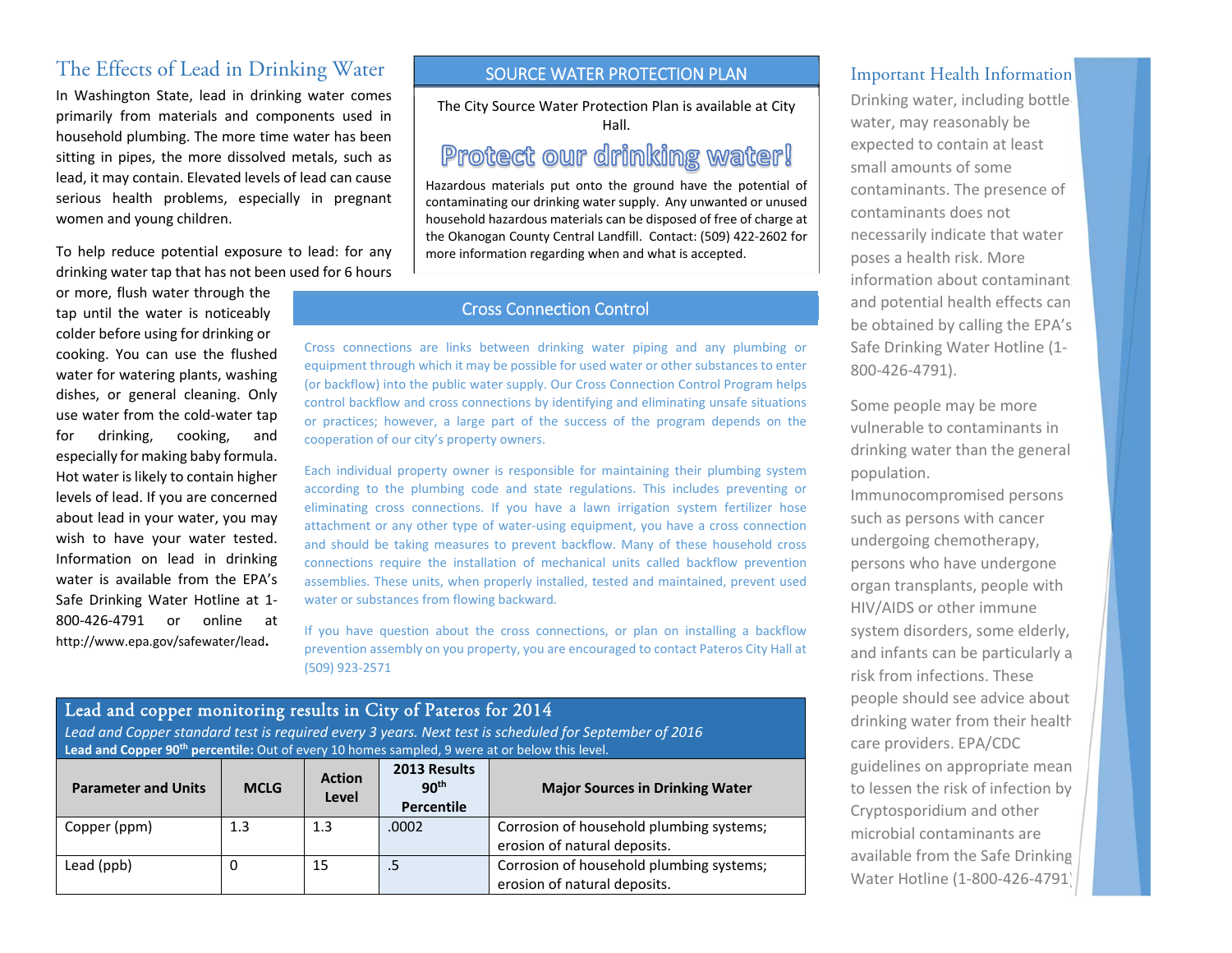# Quality Data Table for 2014

| <b>CONTAMINANTS</b>           |                  | <b>EPA's Allowable</b><br><b>Limits</b> | <b>YOUR</b>    | <b>SAMPLE</b> | VIOL-     | <b>TYPICAL SOURCE</b>                                                                                                                        |
|-------------------------------|------------------|-----------------------------------------|----------------|---------------|-----------|----------------------------------------------------------------------------------------------------------------------------------------------|
| (UNITS)                       | <b>MCLG</b>      | <b>MCL</b>                              | <b>WATER</b>   | YEAR*         |           |                                                                                                                                              |
| <b>Inorganic Contaminants</b> |                  |                                         |                |               |           |                                                                                                                                              |
| Antimony (ppb)                | 6                | 6                                       | 5              | 2011          | No        | Discharge from petroleum refineries; fire<br>retardants; ceramics; electronics; solder                                                       |
| Arsenic (ppb)                 | 0                | 10                                      | $\overline{2}$ | 2011          | No        | Erosion of natural deposits; Runoff from<br>orchards; runoff from glass and<br>electronics production wastes                                 |
| Asbestos                      | $\boldsymbol{0}$ | $\overline{7}$                          | 0.119          | 2015          | No        | Decay of asbestos cement water mains;<br>Erosion of natural deposits                                                                         |
| Barium (ppm)                  | 2                | $\overline{2}$                          | 0.114          | 2011          | No        | Discharge of drilling wastes; Discharge<br>from metal refineries; Erosion of natural<br>deposits                                             |
| Cadmium (ppb)                 | 5                | 5                                       | 0.3            | 2011          | No        | Corrosion of galvanized pipes; Erosion of<br>natural deposits; Discharge from metal<br>refineries; Runoff from waste batteries<br>and paints |
| Chromium (ppb)                | 100              | 100                                     | 4.7            | 2011          | No        | Discharge from steel and pulp mills;<br>Erosion of natural deposits                                                                          |
| Cyanide (ppb)                 | 200              | 200                                     | 10             | 2011          | No        | Discharge from Steel/metal factories;<br>Discharge from plastic and fertilizer<br>factories                                                  |
| Fluoride (ppm)                | 4                | $\overline{4}$                          | 0.19           | 2011          | <b>No</b> | Erosion of natural deposits; Water<br>additive which promotes strong teeth;<br>Discharge from fertilizer and aluminum<br>factories           |
| Mercury (ppb)                 | 2                | $\overline{2}$                          | 0.3            | 2011          | <b>No</b> | Erosion of natural deposits; Discharge<br>from refineries and factories; Runoff from<br>landfills; Runoff from cropland                      |
| Nitrate (ppm)                 | 10               | 10                                      | 2.79           | 2014          | No        | Runoff from fertilizer use; Leaching from<br>septic tanks, sewage; Erosion of natural<br>deposits                                            |
| Nitrite (ppm)                 | 1                | $\mathbf{1}$                            | < 0.07         | 2014          | No        | Runoff from fertilizer use; Leaching from<br>septic tanks, sewage; Erosion of natural<br>deposits                                            |
| Radium (pCi/L)                | n/a              | n/a                                     | <b>ND</b>      | 2013          | No        |                                                                                                                                              |
| Selenium (ppb)                | 50               | 50                                      | 5              | 2011          | No        | Discharge from petroleum and metal<br>refineries; Erosion of natural deposits;<br>Discharge from mines                                       |
| Thallium (ppb)                | 0.5              | $\overline{2}$                          | $\mathbf{1}$   | 2011          | No        | Leaching from ore-processing sites;<br>Discharge from electronics, glass, and<br>drug factories                                              |
| Herbicide                     | n/a              | n/a                                     | <b>ND</b>      | 2012          | No        | (Synthetic Organic Chemical)                                                                                                                 |

### TERMS AND ABBREVIATIONS

**Action Level (AL).** The concentration of <sup>a</sup> contaminant which, if exceeded, triggers treatment or other requirements that <sup>a</sup> water system must follow.

**Maximum Contaminant Level (MCL)**: The highest level of a contaminant that is allowed in drinking water. MCLs are set as close to the MCLGs as feasible using the best available treatment technology.

**Maximum Contaminant Level Goal (MCLG):** The level of <sup>a</sup> contaminant in drinking water below which there is no known or expected risk to health. MCLGs allow for <sup>a</sup> margin of safety.

**Maximum Residual Disinfectant Level (MRDL):** The highest level of <sup>a</sup> disinfectant allowed in drinking water. There is convincing evidence that addition of <sup>a</sup> disinfectant is necessary for control of microbial contaminants

**Maximum Residual Disinfectant Level Goal (MRDLG):** The level of a drinking water disinfectant below which there is no known or expected risk to health. MRDLGs do not reflect the benefits of the use of disinfectants to control microbial contaminants

**n/a:** Not Applicable

**Not Detected (ND):** Lab analysis indicates that the contaminant is not present or not detectable with the best available technology.

**ppb:** Parts per billion, or micrograms per liter.

**ppm:** Parts per million, or milligrams per liter.

**Range:** The lowest (minimum) amount of contaminant detected and the highest (maximum) amount detected during <sup>a</sup> sample period.

**Treatment Technique (TT):** A required process intended to reduce the level of <sup>a</sup> contaminant in drinking water.